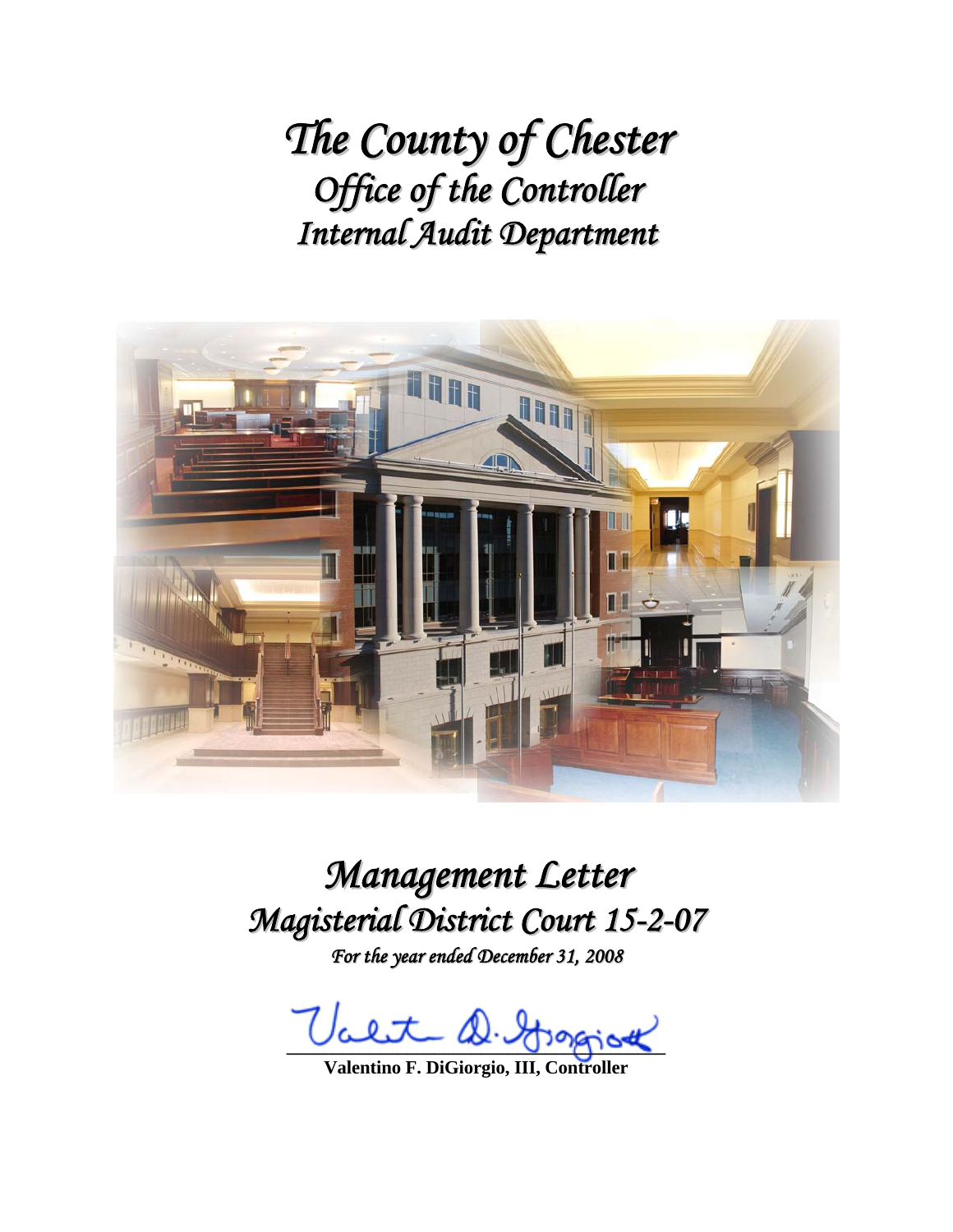### **To: Magisterial District Judge Stanley Scott**

### *Introduction*

On July 6, 2009, Internal Audit completed an audit of Magisterial District Court 15-2-07 (*District Court*). Robert Pinkos, CIA, was the auditor-in-charge. Internal Audit is required by County Code to review district courts annually to ensure compliance with policies and procedures mandated by the Administrative Office of Pennsylvania Courts and/or District Justice Administration and to assess their overall internal control structure. The scope of our audit included a review of the following:

- Cash and Petty Cash
- Undisbursed Funds
- Cash Receipts
- Manual Receipts
- Cash Disbursements
- Voided Transactions
- Overall Compliance.

We conducted our audit in accordance with generally accepted auditing standards and standards applicable to financial audits contained in *Government Auditing Standards* published by the Comptroller of the United States. We have also issued our Independent Auditor's Report on Compliance and Internal Control over Financial Reporting concurrent with this management letter. Disclosures and other information in this report (also dated July 6, 2009) should be considered in conjunction with this management letter.

### *Executive Summary*

The management and staff of the *District Court* are, in all material respects, in compliance with policies and procedures set forth by the Administrative Office of Pennsylvania Courts and directives imposed by District Justice Administration. Internal Audit noted no matters of a significant nature in the area of compliance or in the overall internal control structure. Internal Audit only noted minor findings involving compliance and is included within this Management Letter. Our observations and testing revealed a knowledgeable and well-trained staff.

We would like to thank the management and staff of the *District Court* for their cooperation and assistance during the course of this audit. We have provided herein a copy of our "Audit Findings" and "Recommendations" for your review and comment.

Please feel free to contact our office at (610) 344-5906 should you have any questions or concerns.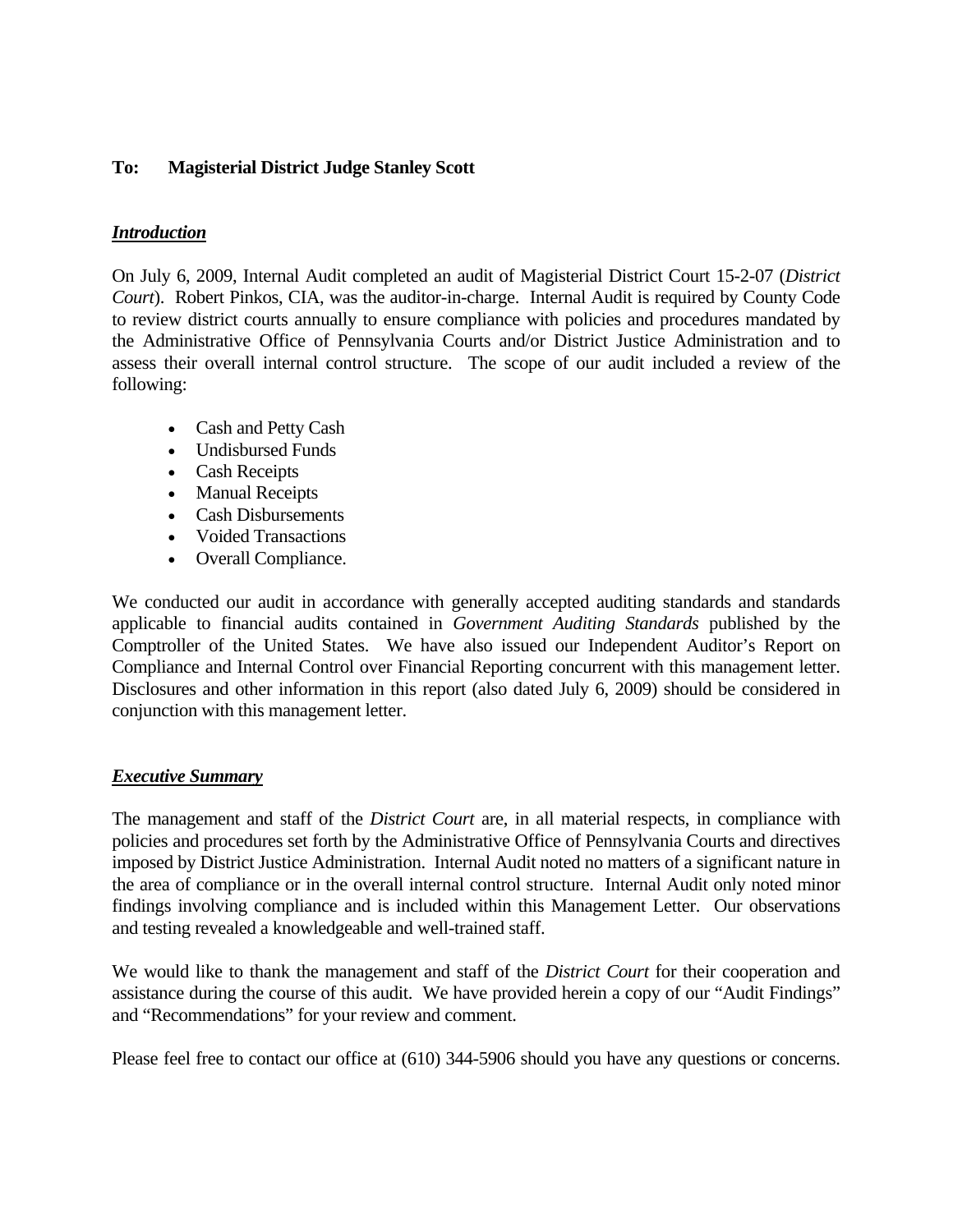# **MAGISTERIAL DISTRICT COURT 15-2-07**

# **FINDINGS AND RECOMMENDATIONS**

## **FOR THE YEAR ENDED DECEMBER 31, 2008**

# **I. COMPLIANCE WITH POLICIES AND PROCEDURES**

In order to test compliance with all applicable policies and procedures, Internal Audit selected a statistical sample of 25 case files out of a total population of 8,575 case files created in 2008. In addition, we performed other related tests of cash receipts, cash disbursements, manual receipts, undisbursed funds, and voided transactions. Sample size for the tested areas was determined through a risk assessment analysis based on the results of the *District Court's* prior year audit and current year case load. We believe the results of our tests are representative of the entire population on the basis of accepted audit sampling principles.

### Finding 1: Cash

A debit adjustment was recorded in error on 4/8/08 and remained outstanding until 6/13/08, when it was cleared and an offsetting credit adjustment was recorded to correct the error.

### Recommendation

Internal Audit recommends that when performing the monthly bank reconciliation, any adjustment recorded must be cleared at that time. Only checks, which are outstanding and deposits in transit can remain outstanding on the Bank Reconciled Statement after completing the monthly bank reconciliation. Management should review this report after the bank reconciliation is completed to ensure that all adjustments have been cleared.

### *Auditee Response*

*District Court management concurs with the audit finding and recommendation.* 

### Finding 2: Undisbursed Funds

Internal Audit noted that \$27.50 was receipted on 11/3/08 for server fees. The server completed the service requested on 11/6/08 but the funds were not disbursed until 1/8/09.

### Recommendation

Internal Audit recommends that the *District Court* disburse server fees once the service requested is completed. Internal Audit also recommends that management review the Undisbursed Funds Report frequently to ensure funds are disbursed in a timely manner.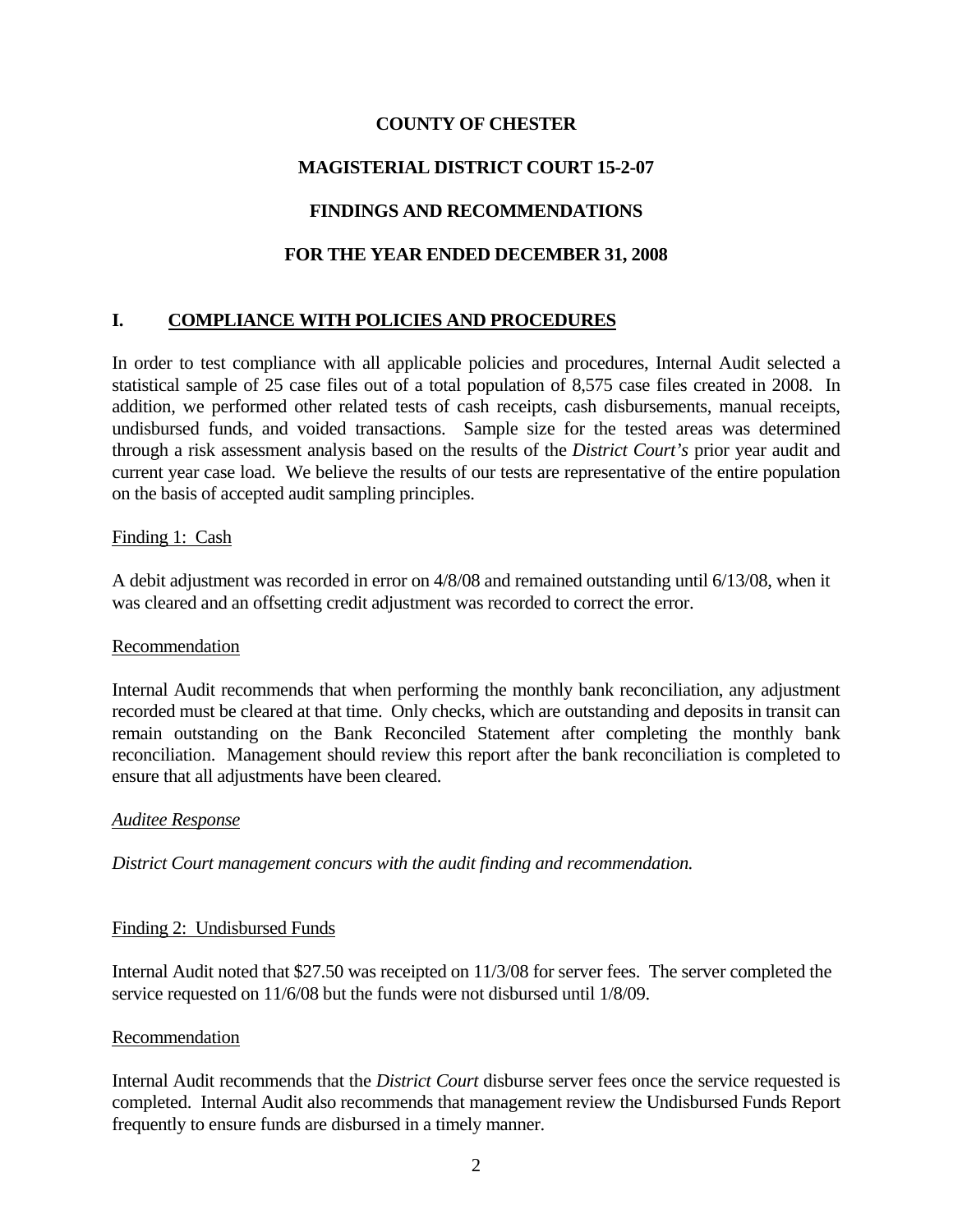## **MAGISTERIAL DISTRICT COURT 15-2-07**

## **FINDINGS AND RECOMMENDATIONS**

## **FOR THE YEAR ENDED DECEMBER 31, 2008**

## **I. COMPLIANCE WITH POLICIES AND PROCEDURES**

### Finding 2: Undisbursed Funds *(continued)*

### *Auditee Response*

*District Court management concurs with the audit finding and recommendation.* 

#### Finding 3: Voided Transactions

Internal Audit noted the following:

- ¾ In 1 instance, a voided receipt in the case file was not labeled "void."
- $\triangleright$  In 1 instance, a replacement receipt for the original voided receipt was not attached to the case file.
- $\triangleright$  In 1 instance, a voided receipt was not attached to the case file.
- $\triangleright$  In 2 instances, voided check copies were not attached to the case file.
- $\triangleright$  In 2 instances, stale dated checks were not voided / escheated in a timely manner.

### Recommendation

Internal Audit recommends that the *District Court* staff exercise greater care in labeling all voided receipts and disbursements and to ensure that all forms and records pertaining to the case file are included. Internal Audit also recommends that *District Court* management monitor the list of outstanding checks monthly in order to void and escheat stale dated checks in a timely manner.

### *Auditee Response*

*District Court management concurs with the audit finding and recommendation.*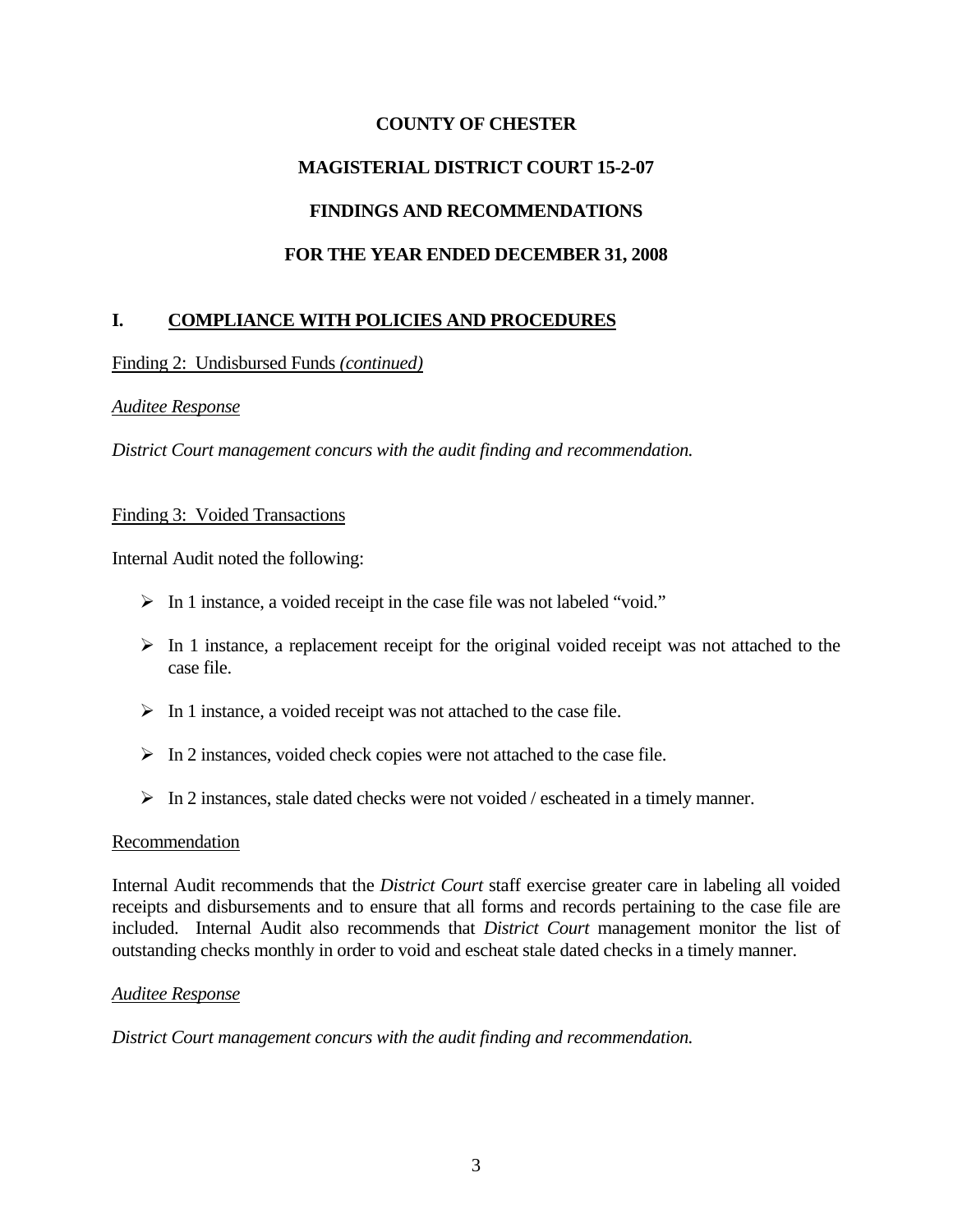# **MAGISTERIAL DISTRICT COURT 15-2-07**

## **FINDINGS AND RECOMMENDATIONS**

# **FOR THE YEAR ENDED DECEMBER 31, 2008**

# **II. COMPLIANCE WITH POLICIES AND PROCEDURES**

### Finding 4: Overall Compliance

Internal Audit noted 1 instance, where the citation was not properly sealed and completed after adjudication.

#### **Recommendation**

Internal Audit recommends that the *District Court* staff exercise greater care to ensure all citations are signed, sealed, and completed properly after adjudication.

### *Auditee Response*

*District Court management concurs with the audit finding and recommendation.*